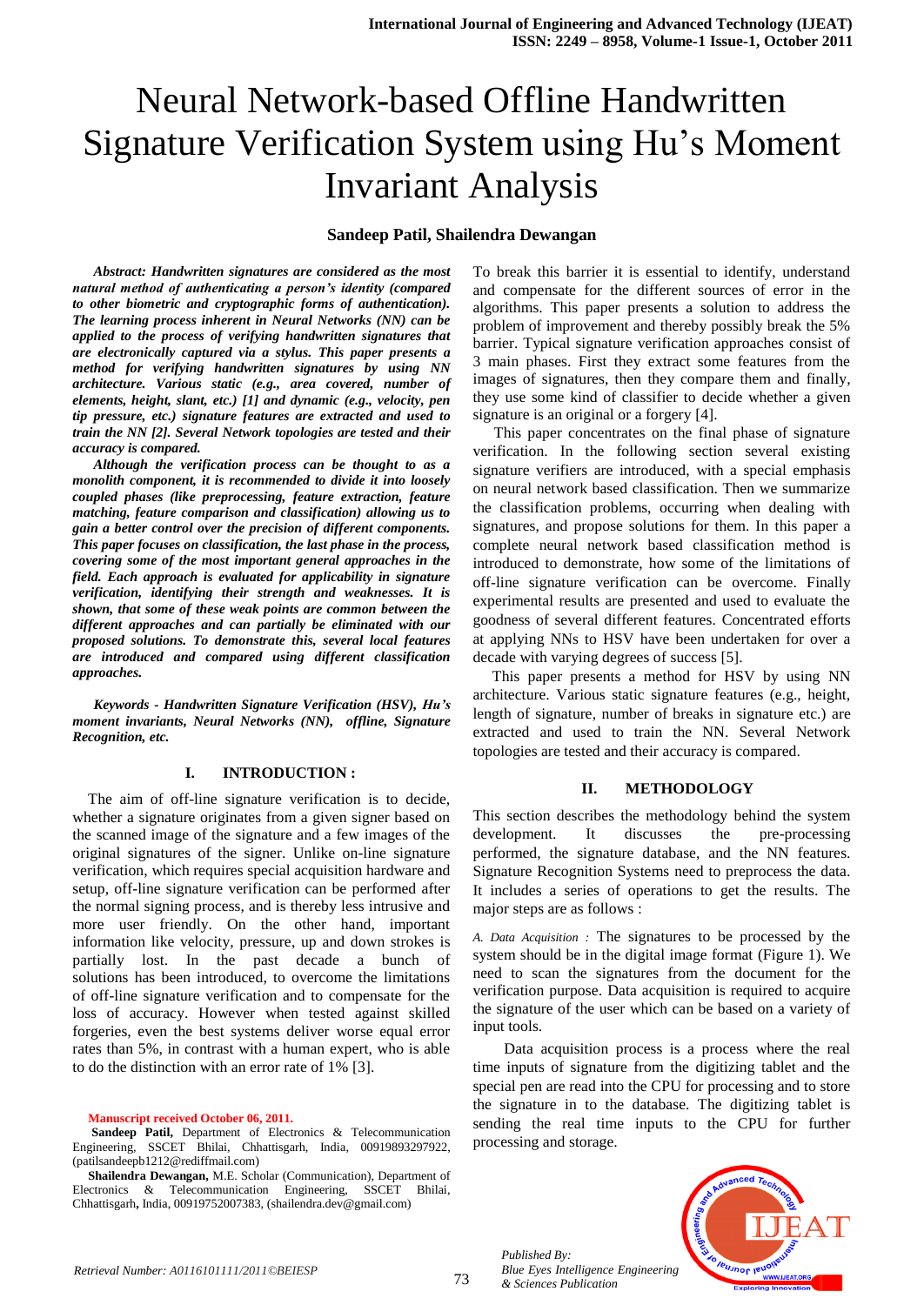

# **Figure 1. Simplified workflow for a typical Signature Recognition System**

 A total of 660 genuine signatures were collected from a population of 66 human subjects which included 25 women and 41 men's and seven of them are left handed writers. The process flow of signature recognition system is shown in figure. Our main task is to recognizing the signature with good feature recognition techniques which provide good results on the signature recognition dataset.

*B. Signature Pre-processing :* We have to normalize the signature, resize it to proper dimensions, remove the background noise, and thin the signature. This yields a signature template which can be used for extracting the features. Therefore minimal signature pre-processing is required [6]. Other areas of handwriting analysis require large amounts of pre-processing such as slant correction, rotation correction and size normalization to reduce variations in the handwriting. However, in HSV most of the subtle nuances of the writing such as size and slant are indicative of the signer's natural style, removal of which would deny the HSV system of useful information. The only pre-processing performed is rotation normalization. This procedure involves extracting the baseline points from the signature (i.e., the bottoms of all non-descended characters).

$$
M_1 = \eta_{20} + \eta_{02},
$$

(1)

Linear regression is used to best fit a straight line through the baseline points.

*C. Feature Extraction :* The features extracted from signatures or handwriting play a vital role in the success of any feature based HSV system. They are the most important aspect, exceeding the choice of model or comparison means. If a poorly constructed feature set is used with little insight into the writer's natural style, then no amount of modeling or analysis is going to result in a successful system. Further, it is

necessary to have multiple, meaningful features in the input vector to guarantee useful learning by the NN. The initial decisions as to which features to incorporate, in order to maximize the accuracy, involved a combination of studying other publications in the area (what other researchers have found useful or useless) and intuitively considering which other features might be most applicable. The intuitive approach was based on study of the handwriting process, forensic analysis of handwriting by humans and examination of features that are most useful to humans in deciding whether a particular handwriting sample is produced by some author. The properties of "useful" features must satisfy the following three requirements : (1) The writer must be able to write in a standard, consistent way (i.e., not unnaturally fast or slow in order to produce a particular feature); (2) The writer must be somewhat separable from other writers based on the feature; and (3) The features must be environment invariant (remain consistent irrespective of what is being written).

 The third point is more relevant to the process of writer identification than HSV, as a person's signature is most often a fixed text. It is relevant to HSV, however, in the sense that the features should remain stable irrespective of the environment in which the signature is being performed (e.g., the pen's weight, the pen tip's friction, etc.) [7]. What follows now is a description of each of the features that are extracted from a given signature, as well as their significance and method of calculation. Each of these features acts as a single input to the NN.

 In this paper we have considered total five different features of signature. Out of these five features following features the most important feature under our consideration for the process of signature verification, is Hu's Moment Invariant.

*Hu's Moment Invariant :* Hu's introduced seven moment invariants [8] in 1962. The non-orthogonal centralized moments are translation invariant and can be normalized with respect to changes in scale. However, to enable invariance to rotation they require reformulation. Hu described two different methods for producing rotation invariant moments. These moments having the desirable properties of being invariant under image scaling, translation, rotation, and shear in which can be defined by following equations (Equation 1 to 7),

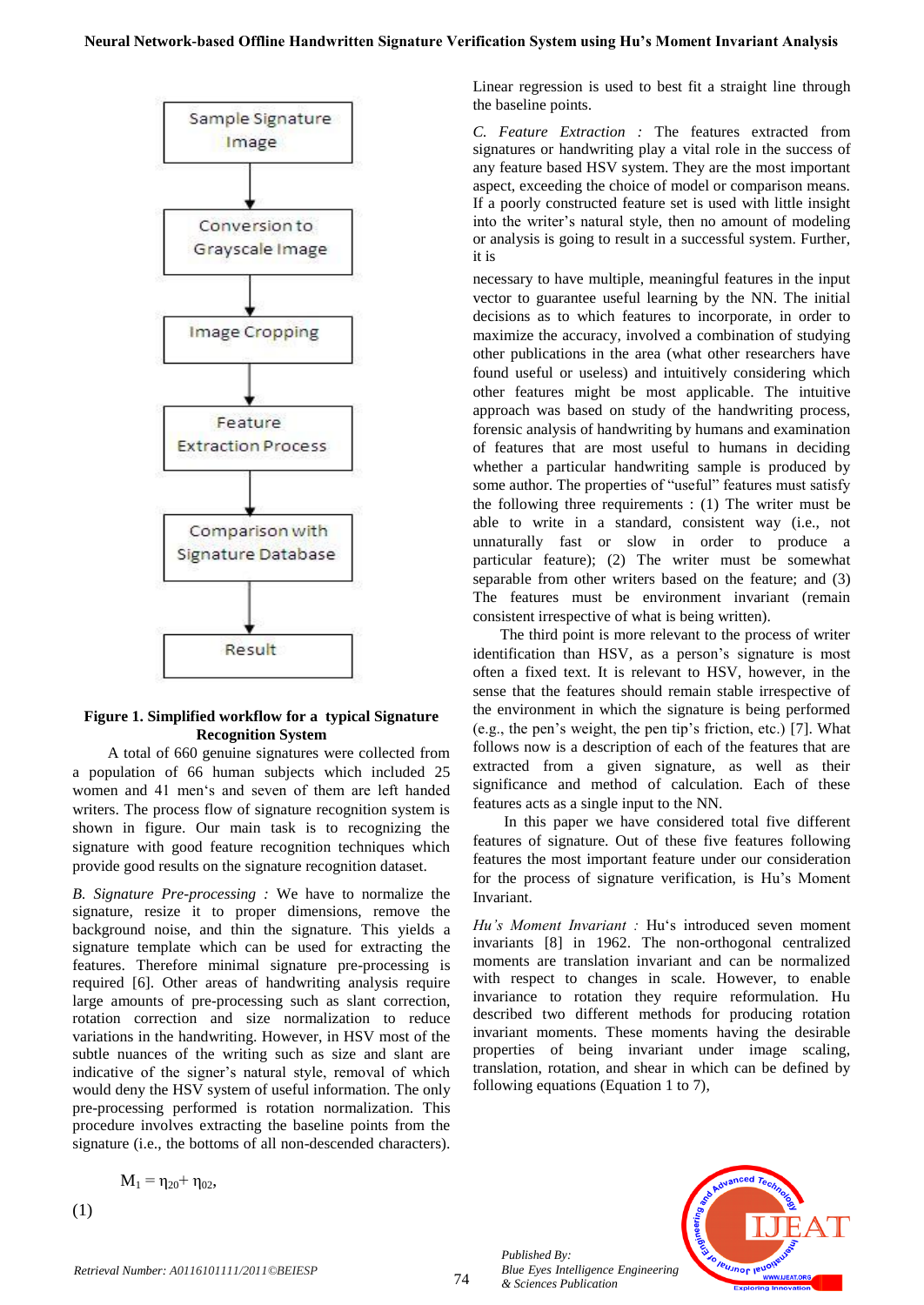$$
M_2 = (\eta_{20} - \eta_{02})^2 + 4\eta_{11}^2,
$$
  
(2)

$$
M_3\,{=}\,\left(\eta_{30}\,{-}\,3\eta_{12}\right)^2\,{+}\,\left(3\eta_{21}-\eta_{03}\right)^2\,,
$$

$$
(3)
$$

$$
M_4 = (\eta_{30} - 3\eta_{12})^2 + (\eta_{21} + \eta_{03})^2,
$$

(4)

$$
M_5=(\eta_{30}-3\eta_{12})\left(\eta_{12}+\ \eta_{30}\right)^2\left[\left(\eta_{12}+\ \eta_{30}\right)^2-\right]
$$

 $3(\eta_{21} + \eta_{03})^2$ ]

 $+ (3\eta_{21} - \eta_{03}) (\eta_{21} + \eta_{03}) [3(\eta_{30} + \eta_{12})^2 (5)$ 

 $(\eta_{21} + \eta_{03})^2$ 

 $M_6 = (\eta_{20} - \eta_{02}) [(\eta_{30} + \eta_{12})^2 - (\eta_{21} + \eta_{03})^2] +$  $4\eta_{11}(\eta_{30} + \eta_{12}) (\eta_{21} + \eta_{03})$ , (6)

$$
M_7\,{=}\,(3\eta_{21}\,{-}\,\eta_{03})\,(\eta_{30}+\,\eta_{12})^2\,[(\eta_{12}+\,\eta_{30})^2\,{-}
$$

 $3(\eta_{21} + \eta_{03})^2$ ]

 $-(\eta_{30} + 3\eta_{12}) (\eta_{21} + \eta_{03}) [3(\eta_{30} + \eta_{12})^2 (\eta_{21} + \eta_{03})^2$  $(7)$ 

These moments are of finite order, therefore, unlike the centralized moments they do not comprise a complete set of image descriptors. The result is a set of absolute orthogonal (i.e. rotation) moment invariants, which can be used for scale, position, and rotation invariant pattern identification. These were used in a simple pattern recognition experiment to successfully identify various typed characters. This moment invariant is used for signature verification in [9]. Moments and functions of moments have been extensively employed as invariant global features of images in pattern recognition. For object recognition, regardless of orientation, size and position, feature vectors are computed with the help of nonlinear moment invariant functions. Representations of objects using two-dimensional images that are taken from different angles of view are the main features leading us to our objective. Few more important features of a signature that we have taken under our consideration, are as followings :

*(a) Horizontal Length:* This is the horizontal distance measured (Figure 2) between the two most extreme points in the x direction (often simply the distance between the first



**Figure 2. Horizontal Length of Signature**

point captured and the last point captured) [10]. Any fragments such as 't' crossings or 'i' dotting are excluded (such fragments far less stable and individual traits such as extravagant 't' crossings can cause high variability with this feature). The horizontal length tends to remain stable with a practiced word and particularly with a signature, irrespective of the presence of a bounding box, horizontal line or even with no line present.

*(b) Maximum Height:* This is the distance between the lowest points in a word (the lowest descanter's depth) and the highest point in a word (the highest ascender's height) (Figure 3). This calculation ignores 'i' dotting and't' crossings or other such



 **Figure 3. Maximum Height of Signature**

artifacts occurring in the handwriting. Also removed from consideration is the final trailing stroke in a signature in examination of the trailing strokes in different signatures produced by the same signer, this stroke's height was found to be by far the most variable [12]. The maximum height feature using the remaining captured points reflects, to some extent, the "flair" with which the author writes and the maximum distance typically traversed by the pen tip. This feature remains reasonably stable across several written samples.

*(c) Aspect Ratio:* This is the ratio of the writing length to the writing height. It remains invariant to scaling. If the user signs in a different size, the height and length will be altered proportionally to retain the aspect ratio.

*(d) Number of "pen-ups":* This indicates the number of times the pen is lifted while signing after the first contact with the tablet and excluding the final pen-lift [11]. This is highly stable and almost never changes in an established signature. This can be a difficult feature for a forger to discern from an off-line copy of the signature.

*D. Training of Database of Signatures :* The extracted features are stored in to database. The human signature is dependent on varying factors, the signature characteristics change with the psychological or mental condition of a person, physical and practical condition like tip of the pen used for signature, signatures taken at different times, aging etc.



*Published By:*

*& Sciences Publication* 

*Blue Eyes Intelligence Engineering*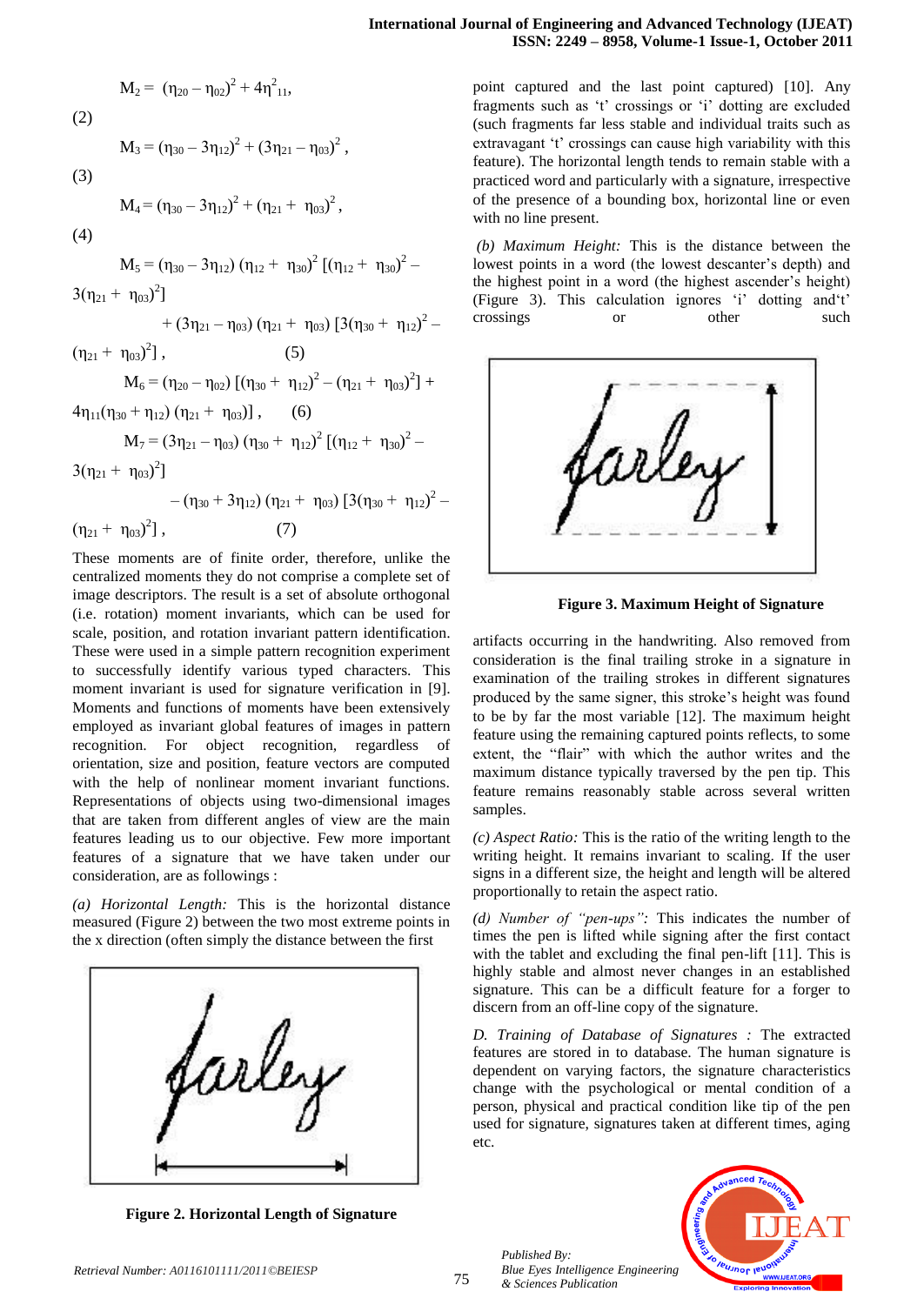We have to consider a high degree of intra-class variation because two signatures from a same person are never same [13]. Our system should consider this variation and at the same time the system should possess high degree of accuracy to detect forged signatures.

 We train the system using a training set of signature obtained from a person. Designing of a classifier is a separate area of research. The decision thresholds required for the classification are calculated by considering the variation of features among the training set. Separate set of thresholds (user Specific) is calculated for each person enrolled, some system also use common threshold form all users [14].

# **III. EXPERIMENTAL SET-UP**

We have designed a multi algorithmic signature recognition system which takes into account the conventional features as discussed above as well as it combines some of the

prominent feature extraction mechanisms with newly proposed cluster based global features to develop an off-line signature recognition system [11]. The performance of system depends on how accurately the system can classify between the genuine and fraud signatures. The forgeries involved in handwritten signatures have been categorized based on their characteristic features.

Table I shows the values of fluctuation for seven moment invariants on different resolution from 60x60 to 330x330. We can see that the fluctuation decreases as the image spatial resolution increases. The fluctuation almost comes up to 1921.1% when the resolution is only 60x60, but rapidly decreases to 1.1% when the resolution is 270x270. The fluctuation obviously decreases as the resolution increases until to the threshold. However, the fluctuation does not monotonically decrease any more when the resolution greater than 270x270.

| Image<br>Resolution | M1   | M <sub>2</sub> | M <sub>3</sub> | M <sub>4</sub> | M <sub>5</sub> | M <sub>6</sub> | M <sub>7</sub> |
|---------------------|------|----------------|----------------|----------------|----------------|----------------|----------------|
| 60x60               | 18.7 | 39.9           | 1084.7         | 193.8          | 1157.5         | 280.6          | 1921.1         |
| 90x90               | 13.3 | 26.5           | 730.9          | 145.3          | 1118.1         | 194.7          | 842.0          |
| 120x120             | 10.7 | 19.1           | 436.0          | 109.9          | 947.6          | 140.7          | 517.4          |
| 150x150             | 7.4  | 13.6           | 328.0          | 86.3           | 532.0          | 98.9           | 302.1          |
| 180x180             | 4.5  | 8.2            | 159.2          | 51.5           | 237.3          | 57.7           | 140.0          |
| 210x210             | 3.2  | 5.6            | 88.1           | 36.2           | 179.3          | 38.9           | 75.5           |
| 240x240             | 1.1  | 1.9            | 21.4           | 12.3           | 46.2           | 12.8           | 19.7           |
| 270x270             | 0.2  | 0.3            | 1.8            | 0.4            | 2.9            | 0.5            | 1.1            |
| 300x300             | 0.2  | 0.5            | 1.4            | 0.3            | 2.0            | 0.5            | 1.3            |
| 330x330             | 0.1  | 0.3            | 1.9            | 0.2            | 1.2            | 0.2            | 1.7            |

**Table I. Fluctuation of Moment Invariants on Different Resolution of Images**

The experimental results are categorized in Table II. However it is not sufficient to verify the validity of a signature only by comparing the physical image of it.

**Table II : The result of Experiments**

| Percentage of<br>similarity | Description                                                 |  |  |
|-----------------------------|-------------------------------------------------------------|--|--|
| $0 - 70%$                   | The sample signature is not<br>similar to the original one. |  |  |
| 70-99%                      | The sample signature is similar<br>to the original one.     |  |  |
| 100%                        | The sample signature is the<br>original one.                |  |  |

 This fact should be considered that a person's signature is not the same from time to time and it is different from one occasion to another. As it is shown in Fig. 4, with the increase of similarity false reject rate (FRR) is increased but false acceptance rate (FAR) is decreased [14] [15]. The results of our examination show that in this method, the best value for the percent of signature similarity is nearly 80.05 (SS≈80%). In this point we obtain the minimum error rate (MinErrRate = min(FAR, FRR)). If we consider average error rate (AER) are as following:

$$
AER = (FAR + FRR) / 2 \tag{8}
$$

AER will be the smallest amount in  $SS \in [75,85]$ . On the other hand, we have the best performance of the system in  $(75\% \leq S S \leq 85\%)$  [16]. In this interval, we have the minimum value for AER (see Figure 4). Where the value of the FAR and the FRR meet one another, the point is called equal error rate (EER) as it is shown in Figure 4. As a matter of fact, getting the best performance, we should consider 75% ≤  $SS$  ≤ 85%. The fundamental result of this study is obtaining the average of minimum errors not in the maximum surface similarity. In other words, if the correctness of a signature is its high similarity to the original one, the correct signatures will be rejected because of minor differences and this trend will decrease the efficiency of the system.



*Published By:*

*& Sciences Publication*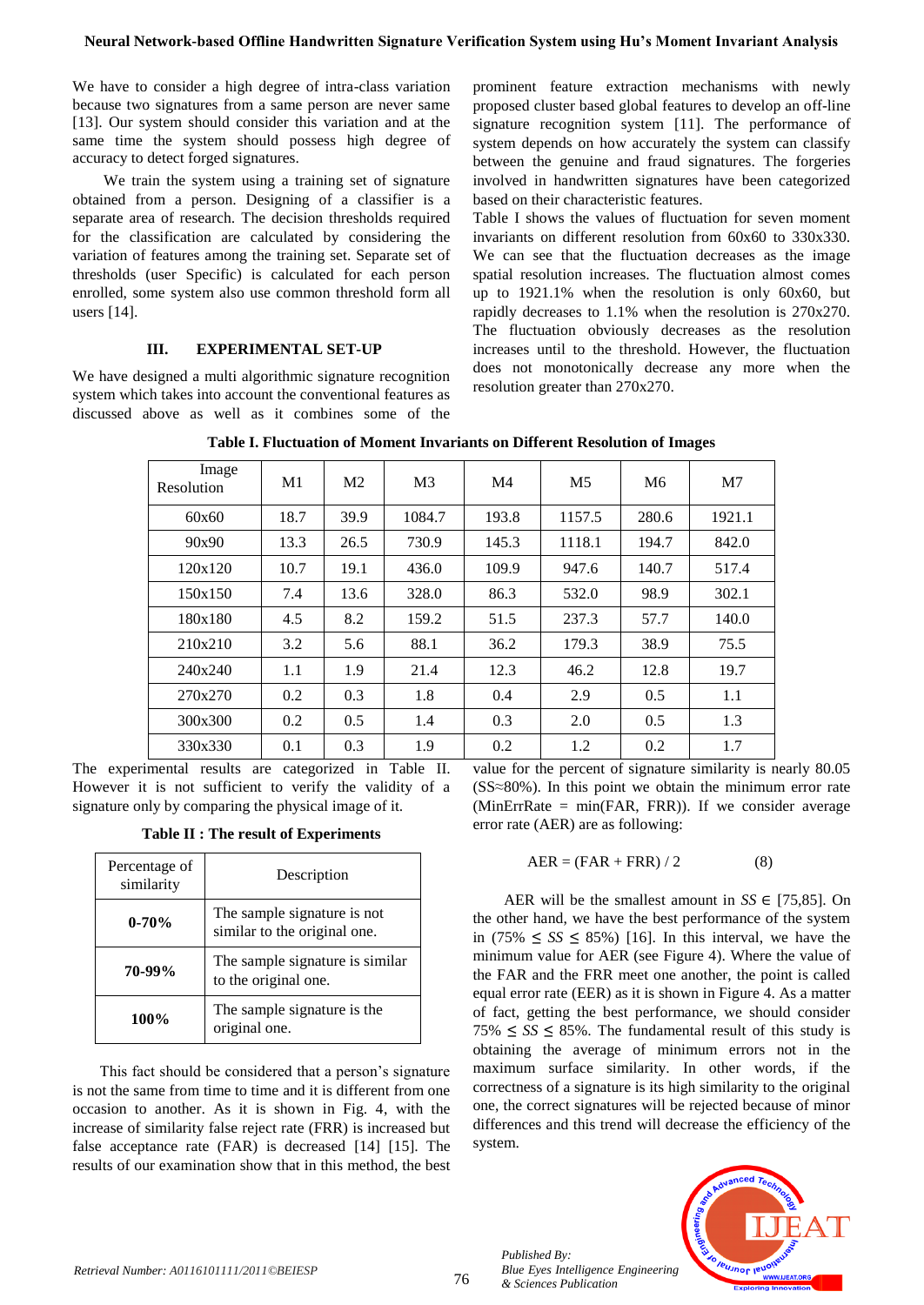

**Figure 4. The best value of signature similarity percentage.**



**Figure 5. Interval of the best performance**.

 The method is tested using genuine and forgery signature produced, an equal error rate (EER) of 25.1% and 5.5% was archived for skilled and random forgeries, respectively. Figure 6 displays relationship among FRR, FAR for random forgeries (FAR-random), and FAR for skilled forgeries (FAR-skilled). It is natural to notice that the FAR-random curve is lower than the FAR-skilled curve, since in random forgeries the signer has no previous knowledge and/or training on the signature she/he is forging.

 In a study two types of classifiers, a nearest neighbor and a threshold classifier are used for offline signature verification [14]. These classifiers show a total error rate

below 2% and 1% respectively in the context of random forgeries. These rates are better than ours which is 5.5%. For skilled forgeries, the FAR of our algorithm is similar to those of other researchers. From the results, it is obvious that the problem of signature verification becomes more difficult when passing from random to skilled forgeries.



*Published By: Blue Eyes Intelligence Engineering & Sciences Publication*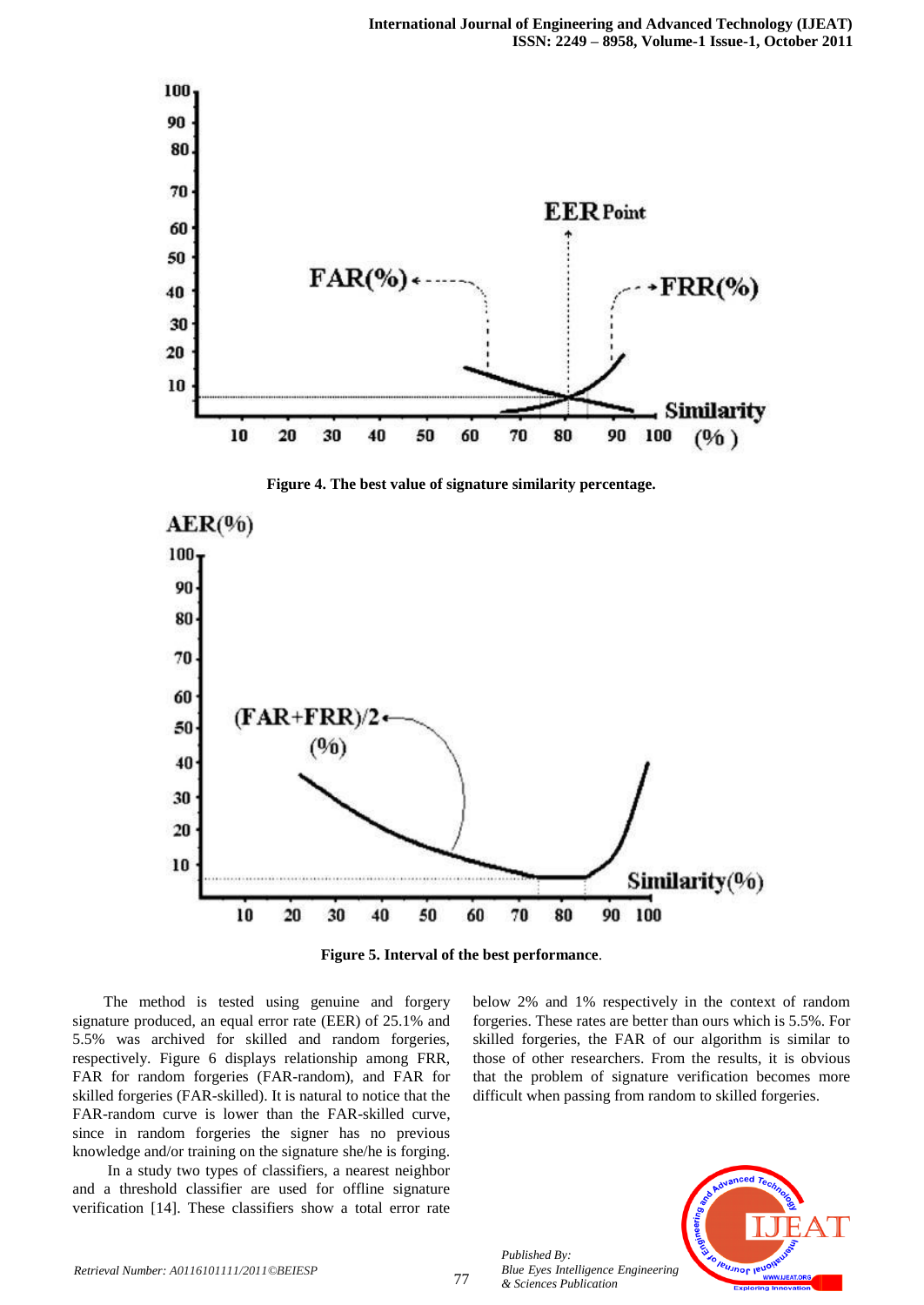

**Figure 6. Relationship among FRR and FAR**

# **IV. CONCLUSION**

 As discussed in Section III(Experimental Set-up & Results), we can reach the conclusion, that with the higher resolution of images, the fluctuation is lower. However, the computation of moment invariants will increase when the resolution increases [17]. As a consequence, the research of relationship between the resolution of images and computation is necessary. This paper has presented an analysis of fluctuation of Hu's moment invariants on image scaling and rotation. Our findings may be summarized as follows: (1) The moment invariants change as images scale or rotate, because images are not continuous function or polluted by noise; (2) The fluctuation decreases when the spatial resolution of images threshold; (3) The computation increases quickly as resolution increases.

 The proposed algorithm can be used as an effective signature verification system. The algorithm proposed was successfully made rotation invariant by the rotation of the image. The error rejection rate can further be improved by using better techniques for rotation, blurring and thinning. Using these algorithm random and simple forgeries can be easily detected. A great number of skilled forgeries can also be removed. It uses a compact and memory efficient storage of feature points which reduces memory overhead and results in faster comparisons of the data to be verified.

 From the experimental studies, we find that the choice of image spatial resolution is very important to keep invariant features. To decrease the fluctuation of moment invariants, the image spatial resolution must be higher than the threshold of scaling and rotation [18]. However, the resolution cannot be too high, because the computation will remarkably increase as the resolution increases. Therefore, the choice of resolution must balance computation and resolution on the real application increases.

#### **FUTURE WORK:**

 Future development of software is possible and in fact is very useful in order to increase its efficiency and flexibility in use. Matlab is powerful software when comes to mathematical operations but it uses a lot of vectors and matrix [19]. These matrices and vectors uses too much memory, hard disk and slow down the processor unit of the computer hence, coding can be done in c, c++, java etc. The character recognition system that is developed is only able to recognize the single/isolated character. Further research is needed to develop a system that recognizes the connected/joined characters [20].

#### **REFERENCES:**

*Published By:*

*& Sciences Publication* 

*Blue Eyes Intelligence Engineering* 

- 1. Bence Kovari, Benedek Toth, Hassan Charaf, "Classification Approaches in Off-Line Handwritten Signature Verification", WDET Transactions on Mathematics ,Issue 9, Volume 8, September 2009, p.p. 500-509
- 2. Dr. S.A Daramola and Prof. T.S Ibiyemi, "Efficient on-line signature verification system", International Journal of Engineering & Technology IJET-IJENS Vol: 10 No: 04, p.p. 48-52
- 3. M. R. Teaque, "Image Analysis via the General Theory of Moments," *Journal of the Optical Society of America,* vol. 70, pp. 920-930, 1980.
- 4. S. N. Srihari, A. Xu, and M. K. Kalera, "Learning Strategies and Classification Methods for Off-line Signature Verification," Proceedings of the 9th Int'l Workshop on Frontiers in Handwriting Recognition (IWFHR-9 2004), 2004.